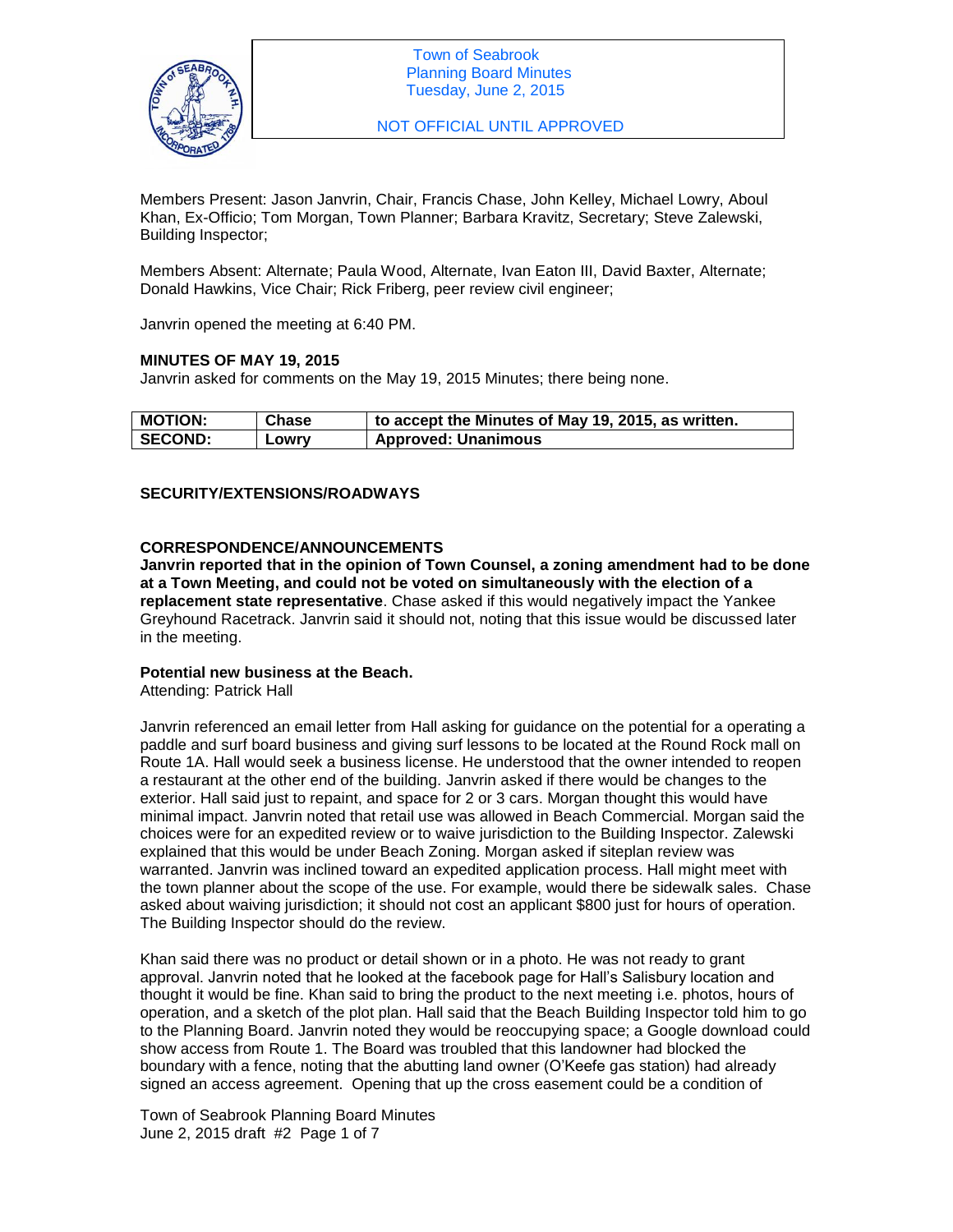

approval for the restaurant use, and asked if the restaurant had been closed for more than one year. Chase said the land owner should appear.

Morgan cautioned about not taking jurisdiction; Hall should be invited back with a formal application. Khan called attention to the parking lot in the back which was now blocked; there was no north side entrance. He thought Hall had a good business, but there was a responsibility to define the parking spots or this would become a bigger problem. The two lot owners were still in conflict. The fence issue needed a formal review. He wanted to coax the landowners to cooperate. Morgan said that an expedited application would be ok. Khan said that the landowner would need to show the parking for the apartments. By consensus, a formal application would be needed. Janvrin confirmed that he wanted this business in town; the property owner needed to be at the hearing. Hall thought the owner's brother was in town to organize opening the restaurant. **Hall will obtain an application from the Planning Board Office and submit the fee with it. Chase suggested the Board could return a portion of the fee for a small business**.

## **INFORMAL CONVERSATION**

#### **Potential for Redevelopment at 146 Lafayette Road**

Attending: Mike Scholosser, MJS Engineering; Phil Grandmaison, Southern New Hampshire Services Agency;

Janvrin noted that this property was located in Zone 6M, Smithtown Village District. Grandmaison explained that this property was on the east side of Lafayette Road; Big Al's was a currently located there. The intention was for the recently merged Hillsboro and Rockingham Community Action Centers to redevelop and occupy the property. The Agencies wanted to relocate their administrative offices, as well as the Head Start, Heating Assistance, and Food Pantry Services. Grandmaison said they had 146 Lafayette Road under agreement. He commented that the Town of Seabrook had been very generous in allowing Rockingham Community Action the use of the former Sanborn School building. The redevelopment of the Big Al's site would be good for their clients, including those needing handicap access.

Schlosser submitted site drawings, including an architectural rendering of a long narrow building, and the parking layout. The intention was to use permeable pavers. There was adequate space for one delivery vehicle and the truck turnaround. He pointed out the south swale and said the stormwater would be treated; the plan also showed sidewalks and front and back area landscaping. Schlosser said there would be an 8 to 9 percent reduction in impervious surface.

Khan asked for the number of employees in the offices and the number of students in the head start program. Schlosser said there would be 10 offices plus a reception area, and about 18 Head Start students. Chase asked about cubicles; Grandmaison said these would be for computers. Chase asked about delivery to the basement and storage, and if there was a ramp. Schlosser said possibly within the 7500 square feet. Janvrin understood the Agency would be vacating a Portsmouth location. His concerns would be safety, stormwater treatment, maintenance area standards, and the plan for drainage into the swale. He suggested granite curbing or cape cod berms.; parking spaces would be 10 x 18 feet. The Building Inspector should be consulted about handicap provisions. A location for bicycle parking was missing, and suggested reviewing the landscape ordinance. Schlosser noted that the site was less than one acre; they would be using a landscape architect and disease resistant vegetation. Khan said to follow the 6M building and signage regulation and color restrictions. Lowry wanted to see the snow storage location.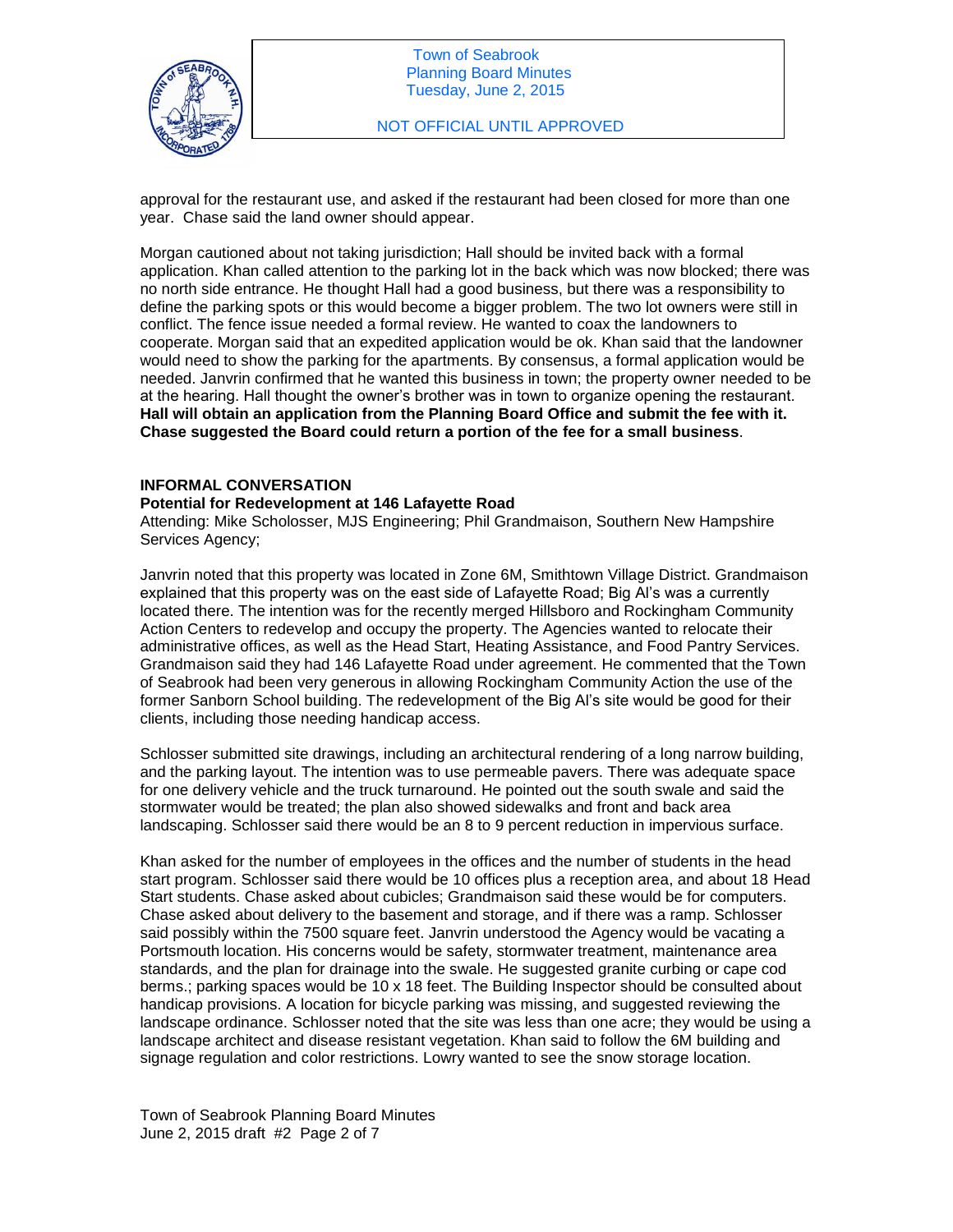

Morgan suggested contacting Don Hawkins who had worked on the Zone 6M ordinance which was intended to recapture a traditional 19th Century, pedestrian friendly atmosphere with buildings closer to Lafayette Road and parking on the side of an office building. Janvrin added the concept of pocket parks and common areas. Schlosser was concerned that with access on the side they would lose parking spaces; they need 32 and have planned for 37. Chase asked if there could be 3 detached buildings. Schlosser said the businesses wanted internal access to each other. Chase agreed with Morgan, and explained that the intent was to create curves and varied dimension. Morgan suggested contacting Julie LaBranche at the Rockingham Planning Commission who had assisted with the ordinance. He also suggested designing a ditch as a rain garden. Schlosser will look at these ideas. Chase said to ask LaBranche about the roof pitch. Janvrin asked about the materials for the slats used on the west side of the building, and suggested looking at the more historic facades of the Old South Church, Sanborn School, or the building at Washington Street and Walton road. Certain cement sidings might be interesting and efficient. Chase suggesting breaking up the façade into shop-like buildings with a farmer's porch. Khan suggested planting trees within the parking areas. Janvrin suggested looking at a pocket park concept, trees and the like; the objective was to create a pedestrian friendly environment.

There being no further questions or comments, Janvrin thanked Schlosser and Grandmaison for the presentation. Grandmaison appreciated the Board's good questions and comments.

# **PUBLIC HEARINGS NEW CASE**

Janvrin opened the Public Hearing at 7:30PM.

# **Case #2015-09 proposal by Scott MacKenzie to erect a 3,000 square foot industrial building and to grade an adjacent area for propane filling at 28 London Lane, Tax Map 5, Lot 8-43;**

Attending: Scott MacKenzie, MacKenzie Plumbing and Heating; Appearing for the Applicant: Wayne Morrill, Jones & Beach Engineers;

Janvrin recalled that this property had previously been approved in re a propane tank in the aquifer protection zone. He asked if Case #2015-09 was an extension of that application [Case # 2013-02] because at that time the building location was not known. Morrill said the purpose of Case #2015-09 was to bring forward the building. In 2013 a 6,000 square foot building was contemplated. Since then, the gravel parking area had been completed and the propane tank put in place in the rear; the detention area, drainage, swales and pavement separators were in place. The current proposal was for a 3,000 square foot building and a mezzanine, because they wanted to keep the area already prepared stabilized and to create a green space all the way around. A front entrance that would allow service trucks to back into to load materials would be added. A fenced in area would allow vehicles to be parked at night in an environmentally safe area. No new propane capacity or additional gravel was requested. All they wanted was to reduce the size of the building and the impervious area, and install the parking spaces.

Janvrin asked if the business now located on Whitaker Way would be moved to the new building. Morrill said the Whitaker Way building would be leased out, and all of the Applicant's business would relocate to one building with a secure front door that would allow vehicles to move inside; offices and storage would be located on the mezzanine and the impervious surface would be reduced.

Town of Seabrook Planning Board Minutes June 2, 2015 draft #2 Page 3 of 7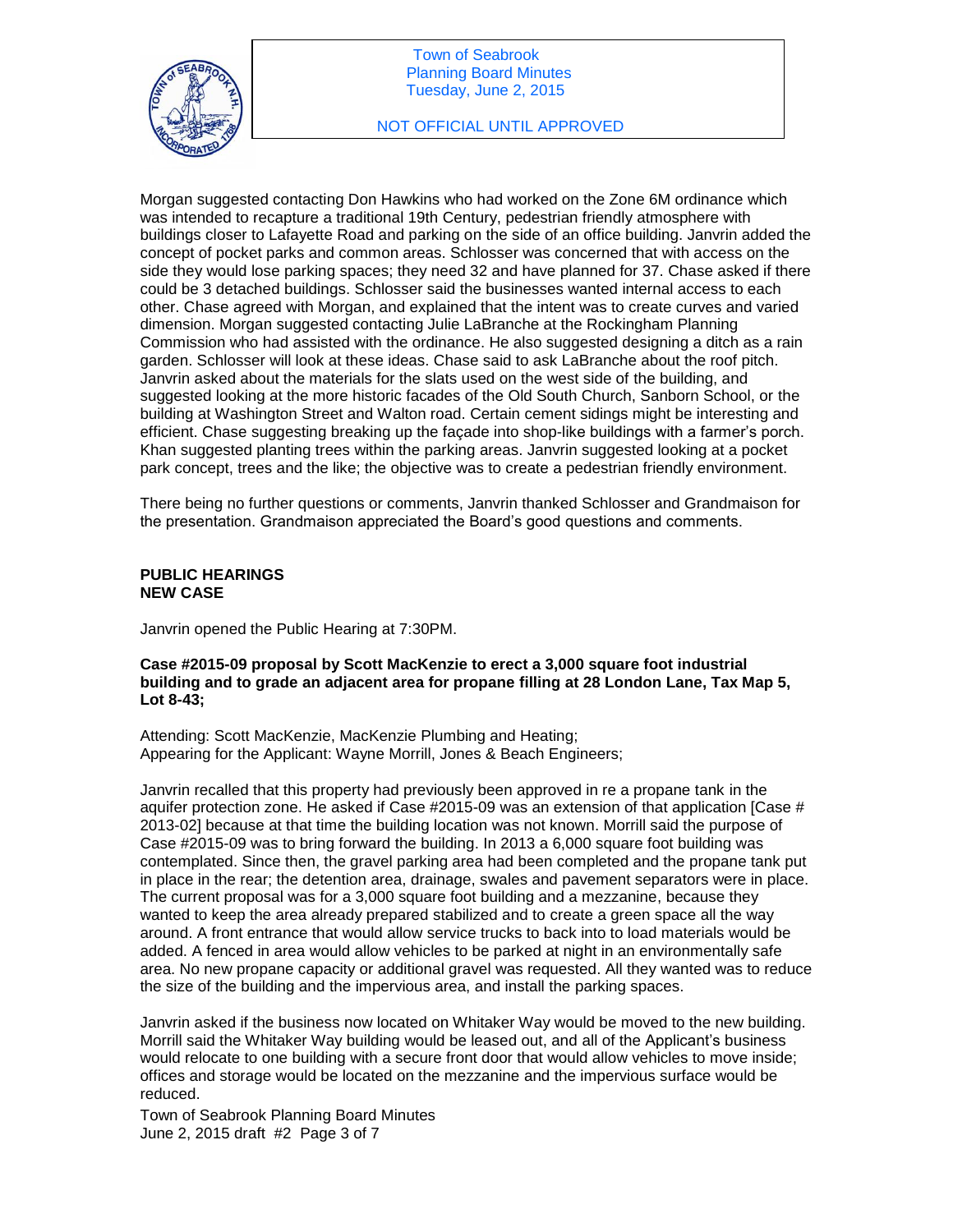

Janvrin asked if the trucks being talked about for inside the building were oil trucks, not propane. Mackenzie said that would be service trucks. Morrill said only service trucks would be inside the building. Janvrin asked if the only trucks on the site would be service trucks – not delivery trucks. Mackenzie said they had already been approved for delivery trucks [in 2013]. This [application] had nothing to do with delivery trucks or propane; it was not about trucks, only about the new building request. Janvrin thought if the business was moving from Whitaker Way, there would be delivery trucks. Mackenzie said their delivery trucks were approved for parking on this site in 2013. Chase asked where the delivery trucks were kept now. Mackenzie said at London Lane. Chase again asked if the oil trucks were now parked at London Lane. Mackenzie said "yes". Janvrin did not remember approving that. Lowry did not recall approving vehicles. Mackenzie said there were no delivery trucks parked at Whitaker Way .Chase remembered discussing that propane vehicles would be pulled in and parked overnight, but did not remember anything about oil trucks.

Morrill said they would have to do the research the record in re the 2013 application to see what had been brought forward to the Board and discussed in 2013. Janvrin agreed, and said there would be a problem with trucks containing 6,000-8000 gallons of oil being parked [unapproved] in the Aquifer Protection Zone. Morgan noted that the peer review civil engineer had recommended sending Case #2015-09 to the Technical Review Committee. Janvrin noted that the TRC would meet on Thursday, June 4, 2015 in Seabrook Town Hall.

Janvrin said if oil trucks had not been addressed in the 2013 case, then that use was not approved by the Board. They would need a variance from the Zoning Board of Adjustment. MacKenzie said he had 3 oil trucks and 1 propane truck driving in the town. Morrill said only water and sewer lines would be involved. Janvrin said if oil trucks were not approved in 2013, it would be a matter for the Code Enforcement Officer. If that were the case, then the Planning Board could not approve this case until they had been to the Zoning board of Adjustment for a variance].

MacKenzie said Case #2015-09 was for an office building and had nothing to do with trucks. MacKenzie said they were not talking about trucks – only a building. There was nothing about grading, only propane in 2013. MacKenzie said that London Lane and Whitaker Way were both on the west side of the town, and that the trucks were much safer parked within a fenced area, then they were driving around town. He did not see why trucks were being discussed when the proposal [to the Planning Board] was for a building, and had nothing about oil or propane. Janvrin said it was also for a use. Janvrin cautioned that if that use for storing trucks with home heating oil had not been approved in 2013, before going too far, the record would have to be researched to see what had been discussed. He thought propane truck delivery had been discussed, but did not recall discussion about home heating oil. Mackenzie did not understand this discussion, as only a building was being proposed. Janvrin said the proposal was to erect a 3,000 square foot industrial building… Mackenzie said [the proposal] had nothing about propane; he did not know where the reference to propane or grading came from. All they were asking for was the building.

Morrill noted this was located in an industrial zone; they would research the record. Lowry asked what business would be inside the building -i.e. technically if it was an oil business. MacKenzie said the business was HVAC. Chase said it was not whether trucks could be parked; they had to be parked in a safe way. If oil was dumped on the site the town could lose its water source. The Board had worked very hard with US foods; this was the aquifer protection area. Khan said that this business had existed in the town for many years. Chase was concerned about what would happen if the business were sold to a new owner. Morrill will research this issue.

Town of Seabrook Planning Board Minutes June 2, 2015 draft #2 Page 4 of 7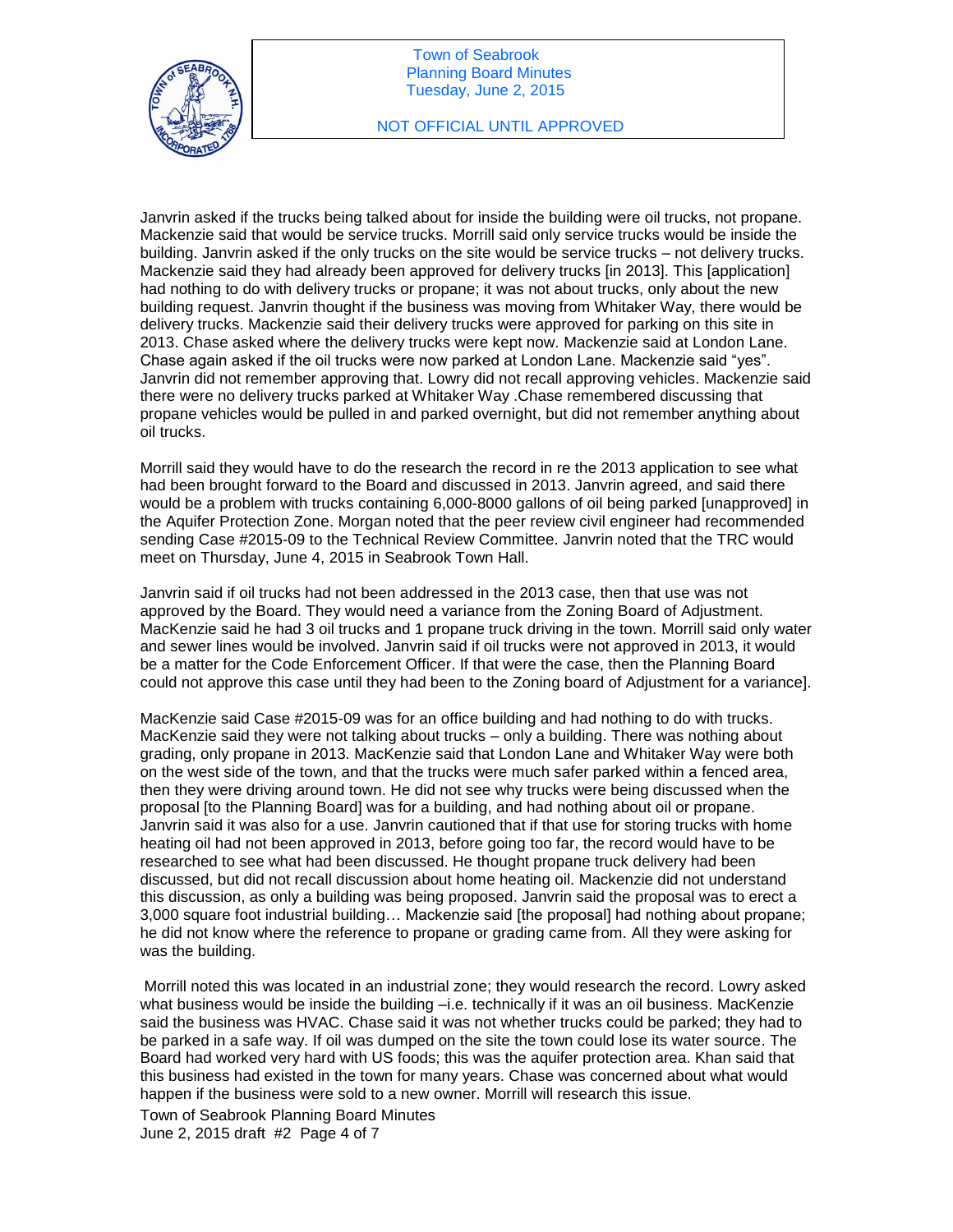

**Janvrin scheduled Case #2015-09 for the Technical Review Committee on June 4, 2015 at 10 AM in Seabrook Town Hall; the plans revised following the TRC meeting had to be submitted electronically by June 9 with 2 full size paper plans to the Planning Board Office. Janvrin continued Case #2015-09 to June 16, 2015 at 6:30PM in Seabrook Town Hall.** 

# **PLANNING BOARD WORK SESSION**

# **ZBA Rehearing of Yankee Greyhound Racetrack**

Janvrin reported that the Zoning Board of Adjustment had agreed to a rehearing for the Kane Company request for a variance, and read the following letter from the Chair of the ZBA

"On behalf of the Seabrook Zoning Board of Adjustment, and pursuant to a vote by that Board at out last meeting, I respectfully request that the Planning Board send Attorney Walter Mitchell, or his designee, to our next meeting to assist us with the rehearing for the Kane Group. It is our desire to work cooperatively with the Planning Board to ensure that we have the same legal understanding provided to your Board on this petition."

Janvrin referred to correspondence among Morgan, Kravitz and the Town Manager. Janvrin will meet with the Town Manager to resolve the confusion as to whether the Planning Board Attorney would be representing this Board or the ZBA. [Morgan's draft letter to the ZBA, as revised with the Planning Board attorney's comments, was circulated to Board members]. Janvrin said the Planning Board would have to vote on the letter language and whether to send the letter to the ZBA for its June 16, 2015 meeting. The next ZBA meeting is scheduled for June 24, 2015.

Morgan explained that it would be better to have this type of decision in re a zoning technical matter made during a Planning Board hearing concerning a conditional use permit, as this Board was more experienced in paying special attention to such issues. Janvrin noted the proposed mechanism would be to adequately enable an appropriate exception to the more stringent limitations in the aquifer protection ordinance. Khan noted that many towns deferred these decisions to the Fire Department, and/or the NHDES. He wanted it to be clear that the Planning Board would review each building business situation separately and work for the town residents in the best way.

Chase wanted the siteplan for every proposed building on the Kane Yankee Greyhound property to separately apply to the Planning Board, so that each could be reviewed on its own merit. Janvrin noted that the proposal before the Planning Board was for a subdivision as well as a siteplan. After adjusting the language in Morgan's draft letter to the ZBA, the consensus was to make a decision at the June 16, 2015 meeting. Janvrin will discuss with the Town Manager whether the Planning Board Attorney could or should represent the ZBA as it requested. Morgan commented that the abutters needed to be convinced that the Planning Board would go through "everything in the tool box". Janvrin said that the Planning Board had the ability and did seek special expertise, for example, the Emergency Management Director, department heads including fire and police, as well as technical assistance from outside professionals. Khan noted that the DDR project took 10 years to come to fulfillment. Chase wanted the Conservation Commission involved. Janvrin noted that conservation Commission Chair, Sue Foote, was previously also a Planning Board alternate. The applicant should go to the ConComm for comments. Khan reminded that according to state statutes, this project would go to the

Town of Seabrook Planning Board Minutes June 2, 2015 draft #2 Page 5 of 7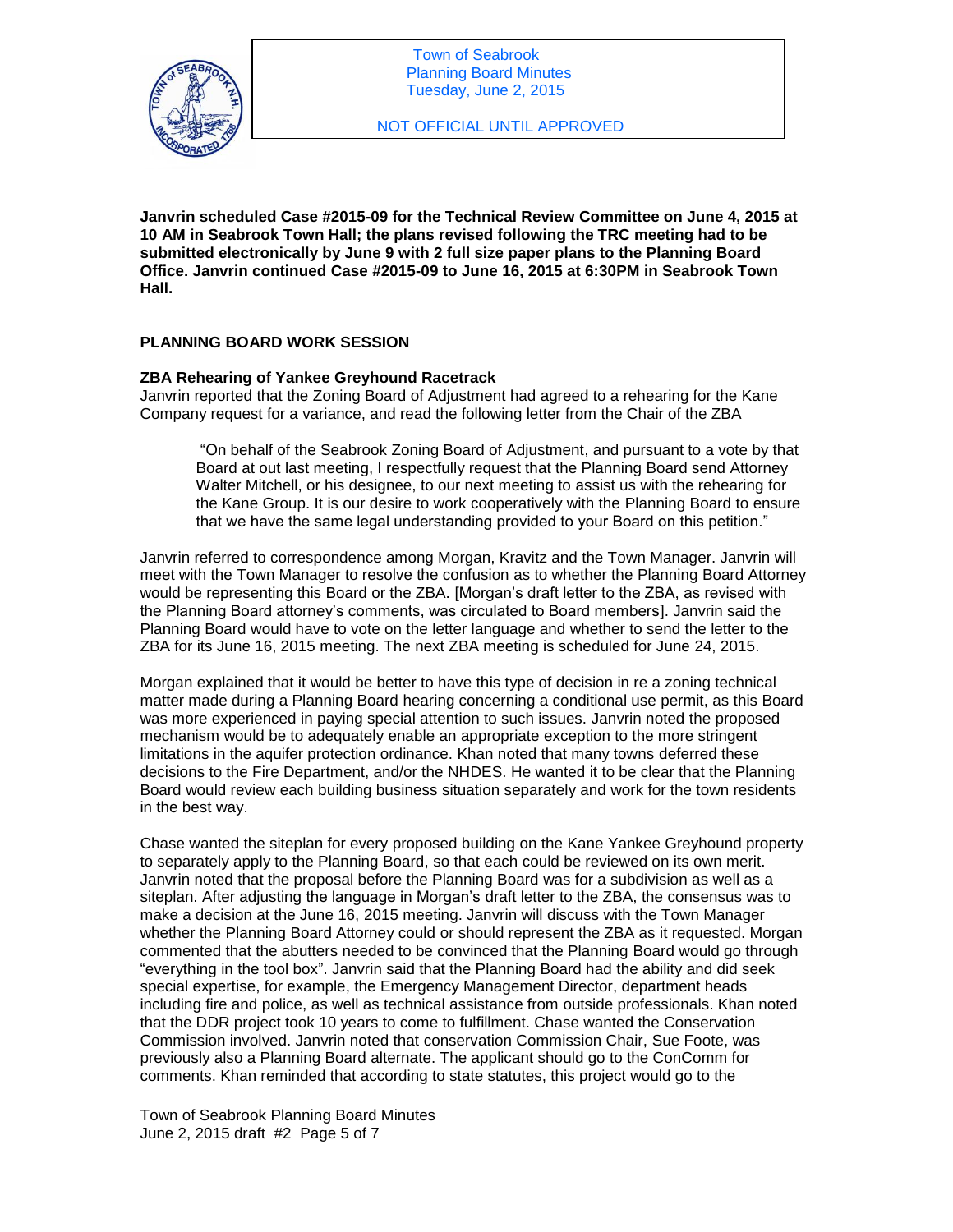

Rockingham Planning Commission Development of Regional Impact Committee. Neighboring towns would be provided notice of the designation and invited to their public hearing.

#### **Case Procedures**

Janvrin reported that the **Case #2015-10 Proposed Kobe Sumo restaurant in the Kohl's Plaza** plansets had been distributed to Department Heads with a memorandum informing them that the Planning Board hearing was scheduled for June 16, 2015 and that a TRC meeting was not anticipated. While the retail to restaurant proposal appeared fit the current expedited criteria, the Sewer Department had posed questions other than the need for a grease trap. Janvrin said the expedited criteria should be looked, specifically as it pertains to change of use. Other questions concerning the impact of this change of use had been raised. For example, Zalewski asked about a cooler expansion, and a cooler expansion and a smoking area. Lowry had questions about traffic, noise, and water use. Janvrin questioned if Cases like 2015-10 should be expedited, and asked if a sewer permit would cover this. Morgan said a set of criteria was needed if TRC was to be held prior to the first Planning Board hearing. The chair could be designated to make the call. Zalewski noted that the chair was a layman. Janvrin said Friberg could send a memo. Zalewski asked if everything should go to TRC, and wanted a monthly date established. Janvrin said the Kane Company proposal would be the first to go to the TRC up front, and asked if 10 days was a sufficient time for review. TRC Minutes would go to the Board. He noted the 30 day statutory hearing requirements.

Kravitz said with one TRC meeting per month, whether an application goes to the TRC before the first Planning Board Hearing would have to depend on the date it was submitted. By consensus, it was agreed that Morgan and/or Zalewski would authorize expedited applications; Friberg would designate cases for the TRC. Lowry was comfortable viewing pdfs.

#### **Question of Recording Plansets at the Registry**

Janvrin noted that the regulations require plansets to meet Registry recording requirements. Currently, only the page for the Stormwater Operations and Maintenance Manual is supposed to be submitted as a mylar. Rick Friberg had recommended that at least the sheet with the conditions of approval and the O & M Manual should be recorded. Janvrin, Friberg and Morgan should discuss this. Morgan felt that the Rockingham County Registry of Deeds wanted to discourage filing siteplans, and was particularly picky in their review. Kravitz, who does the filing, said that the Registry staff is very accommodating in reviewing mylars and pointing out deficiencies prior to the final submission. She alerts engineers and surveyors to this opportunity and several of them take advantage of this. Janvrin asked if the conditions and O&M could be condensed on one page.

## **Identification of Business License by Color Code**

Khan wanted the Planning Board to recommend to the Board of Selectmen establishing a questionnaire to be submitted with the request for a business license that would highlight any type of activity in the Aquifer Protection Area. This could be updated annually. Zalewski pointed out that that information would be on the original business license application; changes would be made on the annual renewal form. Khan felt that having a separate color code for identifying

Town of Seabrook Planning Board Minutes June 2, 2015 draft #2 Page 6 of 7